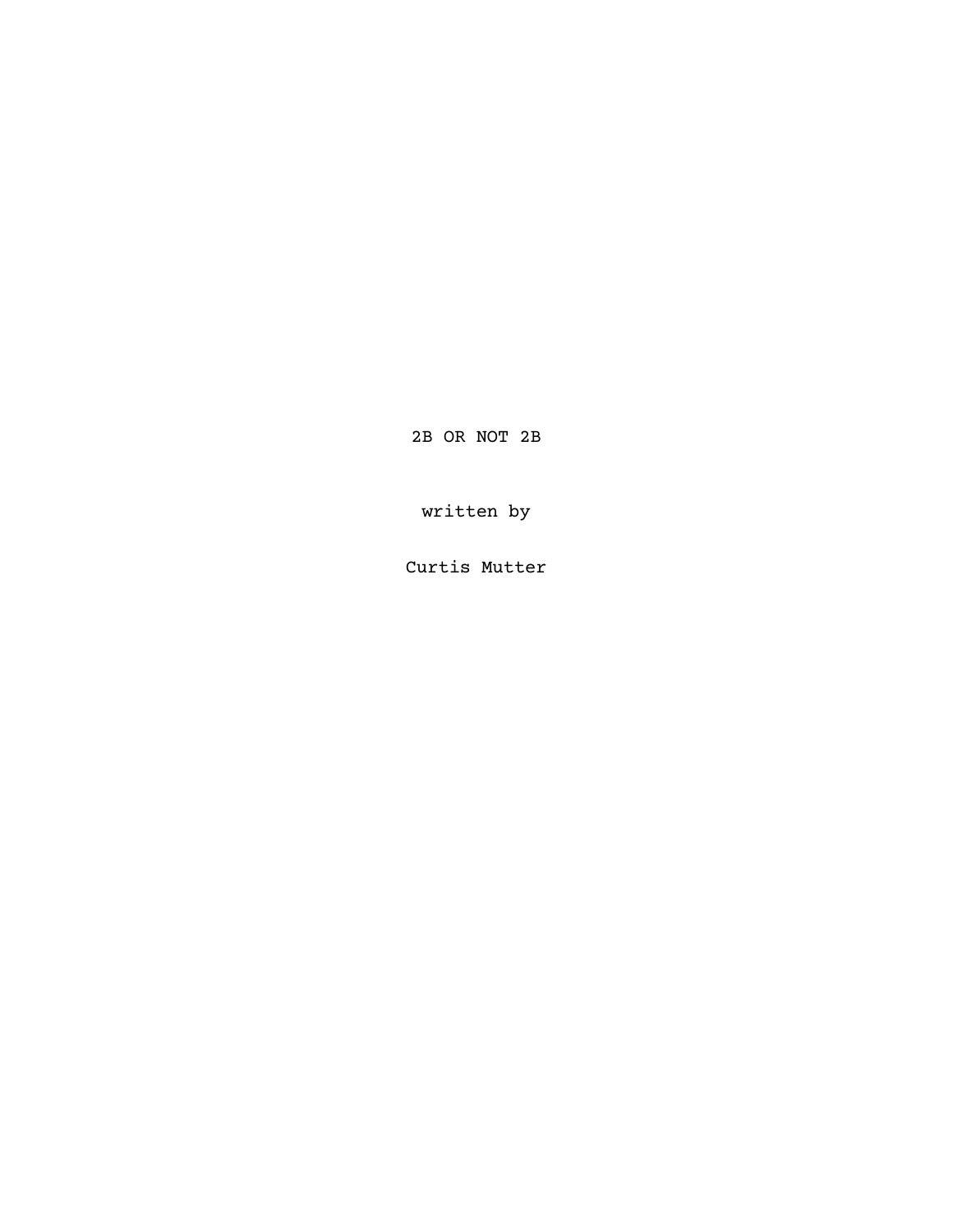INT. SCHOOL - CLASSROOM - DAY

One word is written on the chalkboard: DETENTION.

MIKE (16, glasses, Back to the Future t-shirt) does homework at his desk while BRAFF (17, beefy, letterman jacket) tries to pry a large air vent covering off the wall.

# MIKE

Braff, will you stop trying to do a Great Escape?

BRAFF One more old movie reference out of you, bro, and I'll break your knees so bad you'll be walking like Charlie Chaplin.

#### MIKE

You know, if you hadn't bent over, thus exposing your ass crack, while you pantsed me in the hallway, we wouldn't even be in detention.

BRAFF

Mike, Mike, Mike. Public indecency. It hurts more than getting hit with a sports ball.

MIKE That's your takeaway?

### BRAFF

Bullies gotta bully, bro. You want me to take responsibility for my actions like you drama-class nerds?

Braff returns his attention to the air vent.

BRAFF (CONT'D) If I could just wedge something in between the wall and this vent cover...

He looks around and notices the pencil Mike is writing with.

BRAFF (CONT'D) Hey, what kind of pencil is that?

Mike looks at it.

MIKE It says it's a 4H.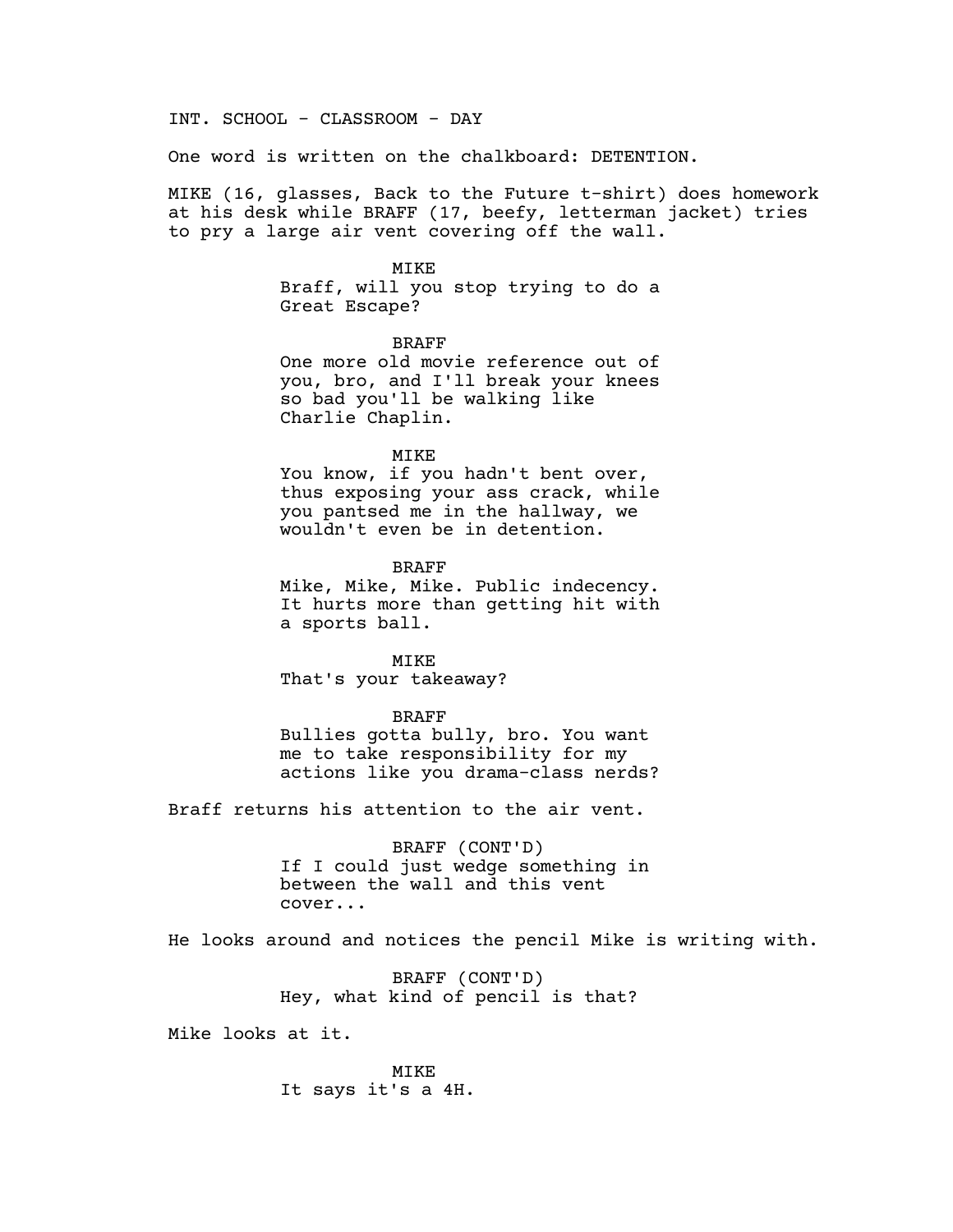BRAFF

Damn, we need at least a 2B to crowbar this out without snapping.

MIKE Well, it just so happens --

He digs through his backpack.

MIKE (CONT'D) -- That I have a number 2B pencil. Now will you leave me alone?

Braff grabs the pencil and jams it between the vent covering and the wall. The vent covering falls to the ground.

He starts crawling into the open duct, then stops and turns to Mike.

> BRAFF Come on, bro.

> > MIKE

No, thanks. If I wanted to spend time with a meathead crawling around in an air vent I'd watch Die Hard.

BRAFF

Okay, drama nerd, let me break this down for you using your language: You just gave me the tool instrumental in our journey.

He holds up the pencil.

BRAFF (CONT'D) If this was Star Wars, that makes this the scene where Obi-Wan Kenobi gives Luke his dad's lightsaber, which makes you my mentor. So by the law of nerdom, that means you have to help me.

MIKE

Dammit, that's true.

Mike gets up, snatches the 2B pencil, and crawls into the vent after Braff.

INT. SCHOOL - VENT - CONTINUOUS Mike and Braff crawl single file on their hands and knees.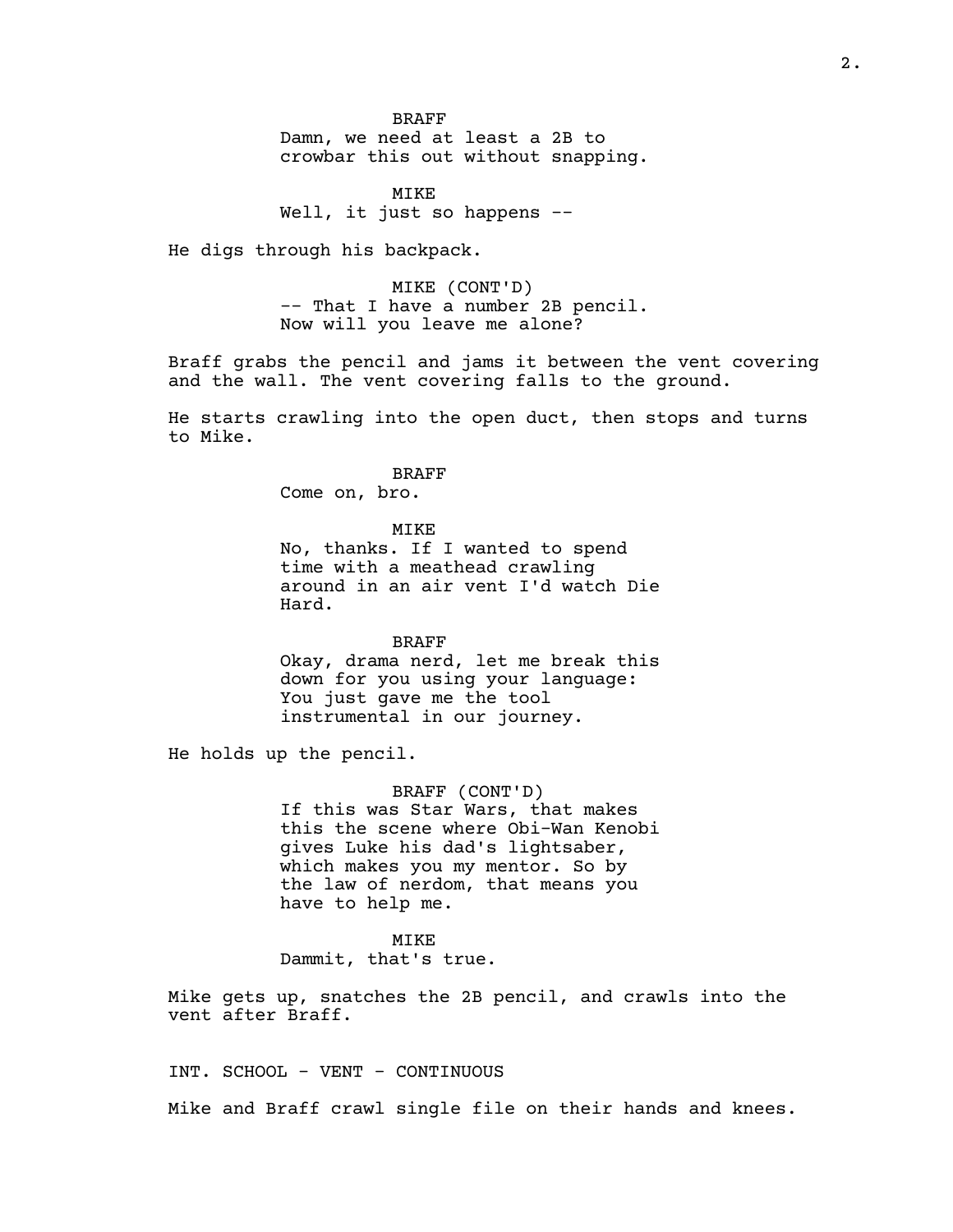MIKE

But if I'm the mentor, that puts me in the position of power which, by the law of bullying, makes me the bully in this scenario.

BRAFF

Dammit, that's true.

### MIKE

So if you don't tell me why you're so eager to escape, I'm going to beat you up so bad you'll look more fucked up than a de-aged actor in a Marvel movie.

They get to a large intersection in the vents and sit facing one another.

### BRAFF

Alright bro, but you're dead if you breathe a word of this to anybody. My big, shameful secret is: I'm not a jock-slash-bully. I'm secretly a nerd, bro. Like, full on. I don't like doing sports. How many periods are in a football game? Which football is the American one? I don't even know. I just fell into the jock-bully role because, well, look at me.

MIKE

... So we're sneaking out of detention because...?

## BRAFF

I'm a secret theater nerd, full stop. I like old movies, my guy. I'm a bigger nerd than Buster Keaton in his 1927 silent film, College, okay bro? And this is really hard to admit, but -- (tears) -- I gotta get out of here to make a five o'clock screening of City

Lights, dog. But it's already fourthirty, I'll never make it!

Mike puts his hand on Braff's shoulder.

MIKE

I wouldn't let a fellow theater nerd miss a movie. Come on!